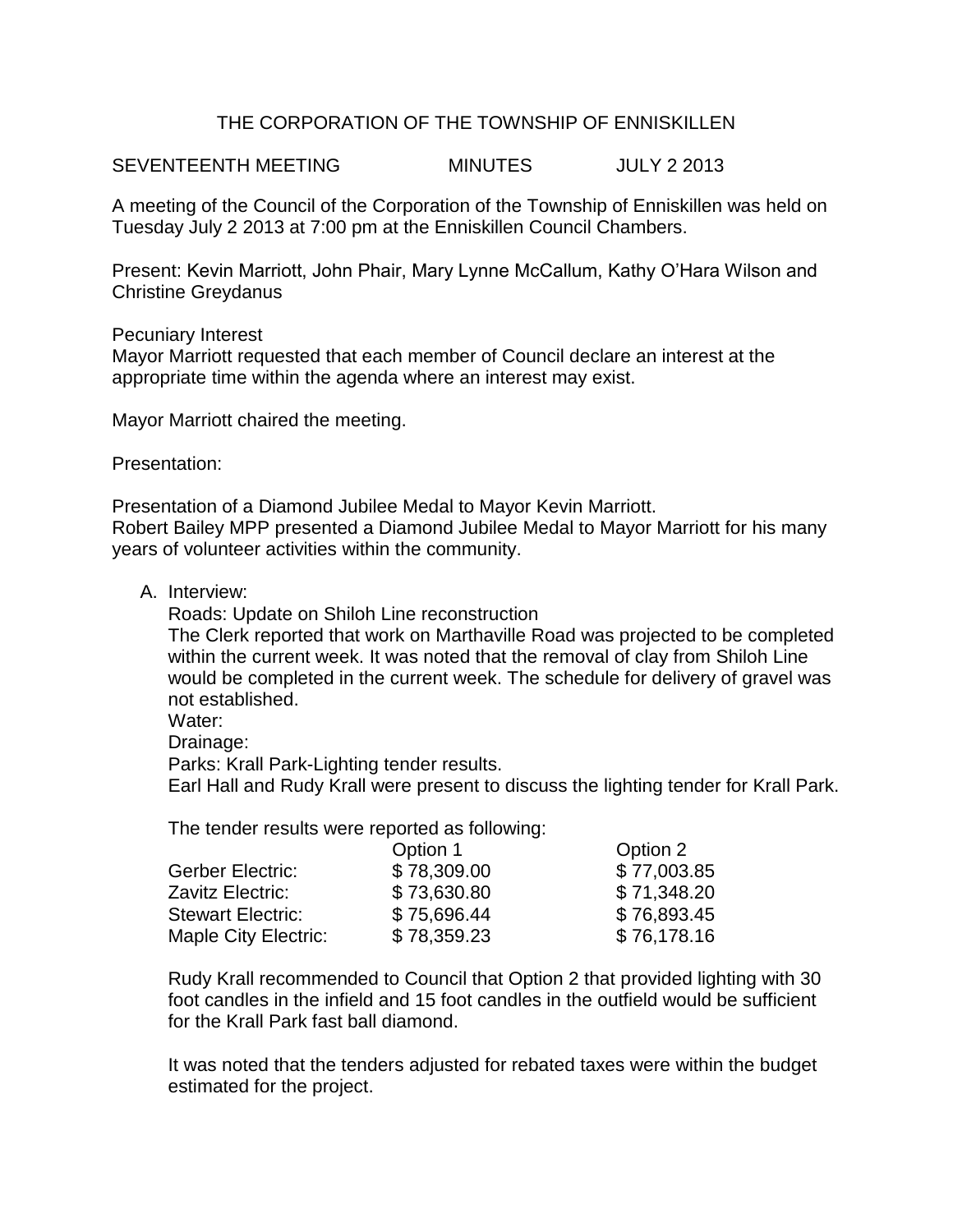## SEVENTEENTH MEETING 2 JULY 2 2013

Moved by Councillor O'Hara Wilson Seconded by Councillor Phair That the Council of the Township of Enniskillen accept the Option 2 tender from Zavitz Electric for the installation of lights at Krall Park. Carried.

Rudy Krall noted to Council that a fastball team from Wyoming may register in Enniskillen for the 2014 season.

- B. Correspondence for information:
	- 1. Federation of Canadian Municipalities
	- 2. County of Lambton
		- a. 402 Speed limits
		- b. Community Branding Survey
	- 3. Brooke Alvinston-Inwood Construction
	- 4. Proposed Waste Reduction Act

Moved by Councillor O'Hara Wilson Seconded by Councillor McCallum That correspondence items 1-4 be received and filed. Carried.

- C. Correspondence requiring motions:
	- 1. Resolution Clearview Not a Willing Host of Industrial Wind Turbines

Moved by Councillor Phair Seconded by Councillor Greydanus That the resolution from Clearview be supported. Carried.

2. Application for Adjustment of Assessment- 4173 LaSalle Line remove commercial assessment and increase RT to \$203,736

Moved by Councillor Greydanus Seconded by Councillor McCallum That recommendation of the assessor be accepted changing the class and amount of assessment for 4173 LaSalle Line to RT \$203,736 for 2013. Carried.

D. Accounts

Moved by Councillor McCallum Seconded by Councillor O'Hara Wilson That the accounts be paid as circulated: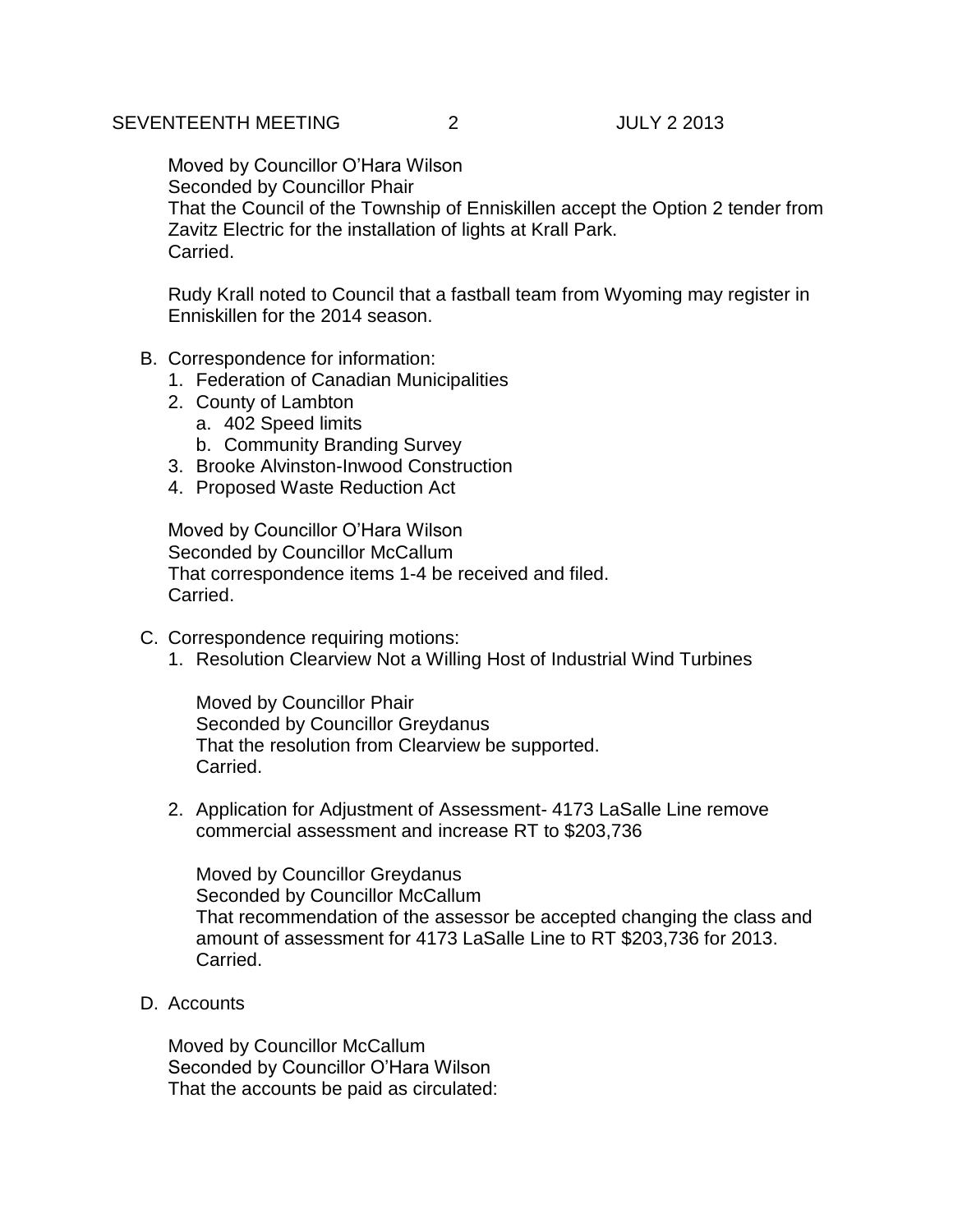Cheque: 6053-6074: \$ 10,624.34 Cheque: 6075-6092: \$ 104,164.41 Carried.

- E. Bylaws
	- 1. Bylaw 57 of 2013 A Tile Loan Bylaw \$47,200.00
	- 2. Bylaw 58 of 2013 Thirteenth Concession Drain Rating Bylaw
	- 3. Bylaw 59 of 2013 Drain Rating Bylaw
	- 4. Bylaw 60 of 2013 Confirmation bylaw

Moved by Councillor Greydanus Seconded by Councillor O'Hara Wilson That first and second reading be given to Bylaws 57, 58, 59 and 60 of 2013. Carried.

Moved by Councillor McCallum Seconded by Councillor Phair That third and final reading be given to Bylaws 57, 58, 59 and 60 of 2013. Carried.

- F. Other Business
	- 1. Request to use picnic tables by Village Oil Springs July 20-13

Moved by Councillor O'Hara Wilson. Seconded by Councillor Greydanus That the Village of Oil Springs be permitted to borrow 10 picnic tables on the weekend of July 20 2013. Carried.

Moved by Councillor McCallum Seconded by Councillor O'Hara Wilson That the minutes of the meeting of June 25 2013 be approved as circulated. Carried.

2. Memo Council 2014 Election Planning

The Clerk noted that the County Clerk association was planning two training sessions associated with the 2014 election.

Moved by Councillor Greydanus Seconded by Councillor O'Hara Wilson That the Council convene as the Committee of Adjustment. Carried.